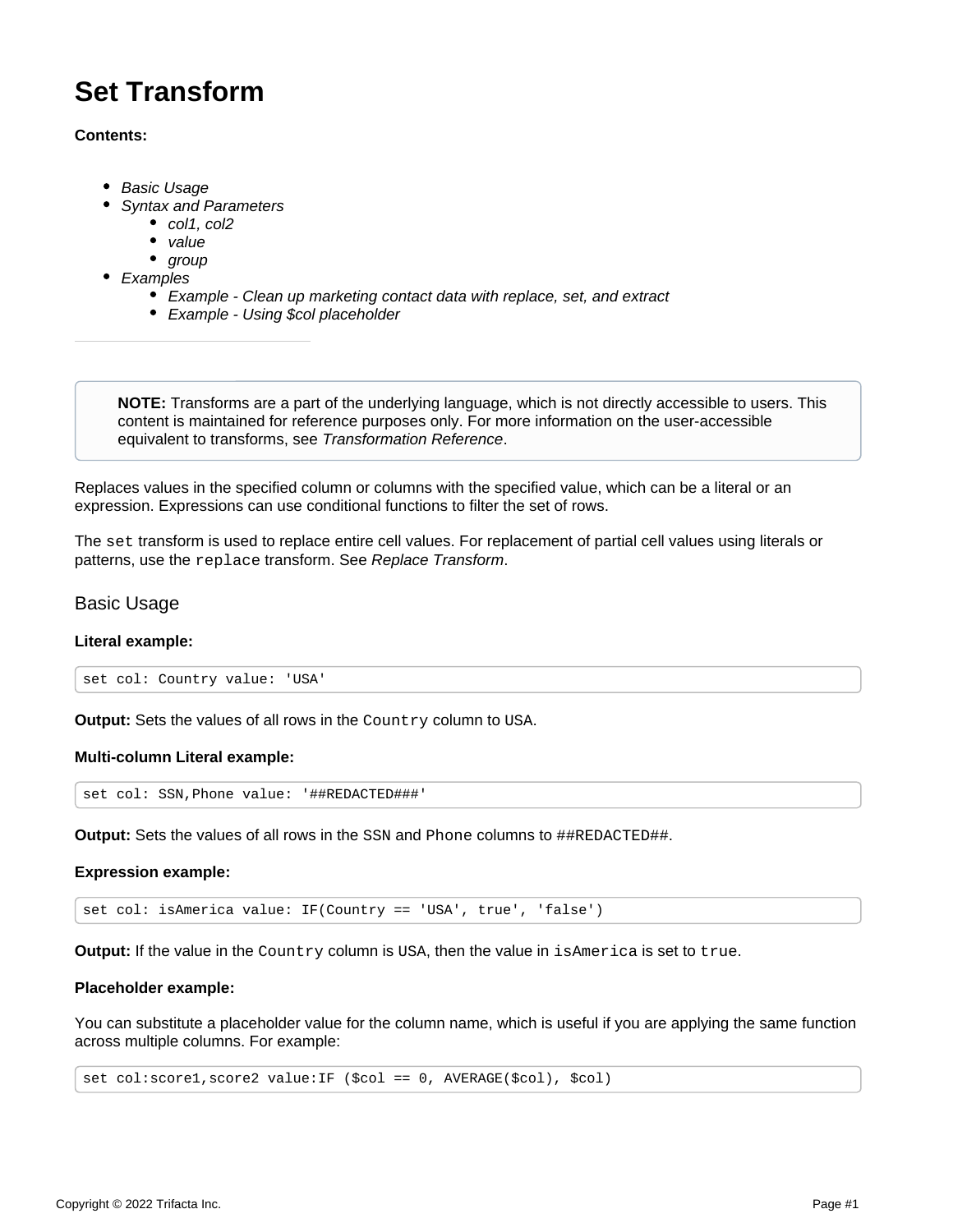**Output:** In the above transform, the values in score1 and score2 are set to the average of the column value when the value in the column is 0. Note that the computation of average is applied across all rows in the column, instead of just the filtered rows.

#### **Window function example:**

You can use window functions in your set transforms:

set col: avgSales value: ROLLINGAVERAGE(POS\_Sales, 7, 0) group: saleDate order: saleDate

**Output:** Calculate the value in the column of avgSales to be the rolling average of the POS\_Sales values for the preceding seven days, grouped and ordered by the saleDate column. For more information, see [Window Functions](https://docs.trifacta.com/display/AWS/Window+Functions).

## <span id="page-1-0"></span>Syntax and Parameters

| Token            | <b>Required?</b> | Data<br><b>Type</b> | <b>Description</b>                                                                                                                                        |
|------------------|------------------|---------------------|-----------------------------------------------------------------------------------------------------------------------------------------------------------|
| set              | Υ                |                     | transform Name of the transform                                                                                                                           |
| col1             | Υ                | string              | Column name                                                                                                                                               |
| col <sub>2</sub> | N                | string              | Column name                                                                                                                                               |
| value            | Υ                | string              | Expression that generates the value to store in the column                                                                                                |
| group            | N                | string              | If you are using aggregate or window functions, you can specify a $q$ roup expression to identify<br>the subset of records to apply the value expression. |

For more information on syntax standards, see [Language Documentation Syntax Notes](https://docs.trifacta.com/display/AWS/Language+Documentation+Syntax+Notes).

#### <span id="page-1-1"></span>**col1, col2**

Identifies the column and optional additional columns to which to apply the transform.

set col: MyCol value: 'myNewString'

**Output:** Sets value in MyCol column to myNewString.

#### **Usage Notes:**

| <b>Required?</b> | Data Type            |
|------------------|----------------------|
| Yes              | String (column name) |

#### <span id="page-1-2"></span>**value**

Identifies the expression that is applied by the transform. The value parameter can be one of the following types:

- $\bullet$  test predicates that evaluate to Boolean values (value: myAge == '30' yields a true or false value), or
- computational expressions (value: abs(pow(myCol,3))).

The expected type of value expression is determined by the transform type. Each type of expression can contain combinations of the following: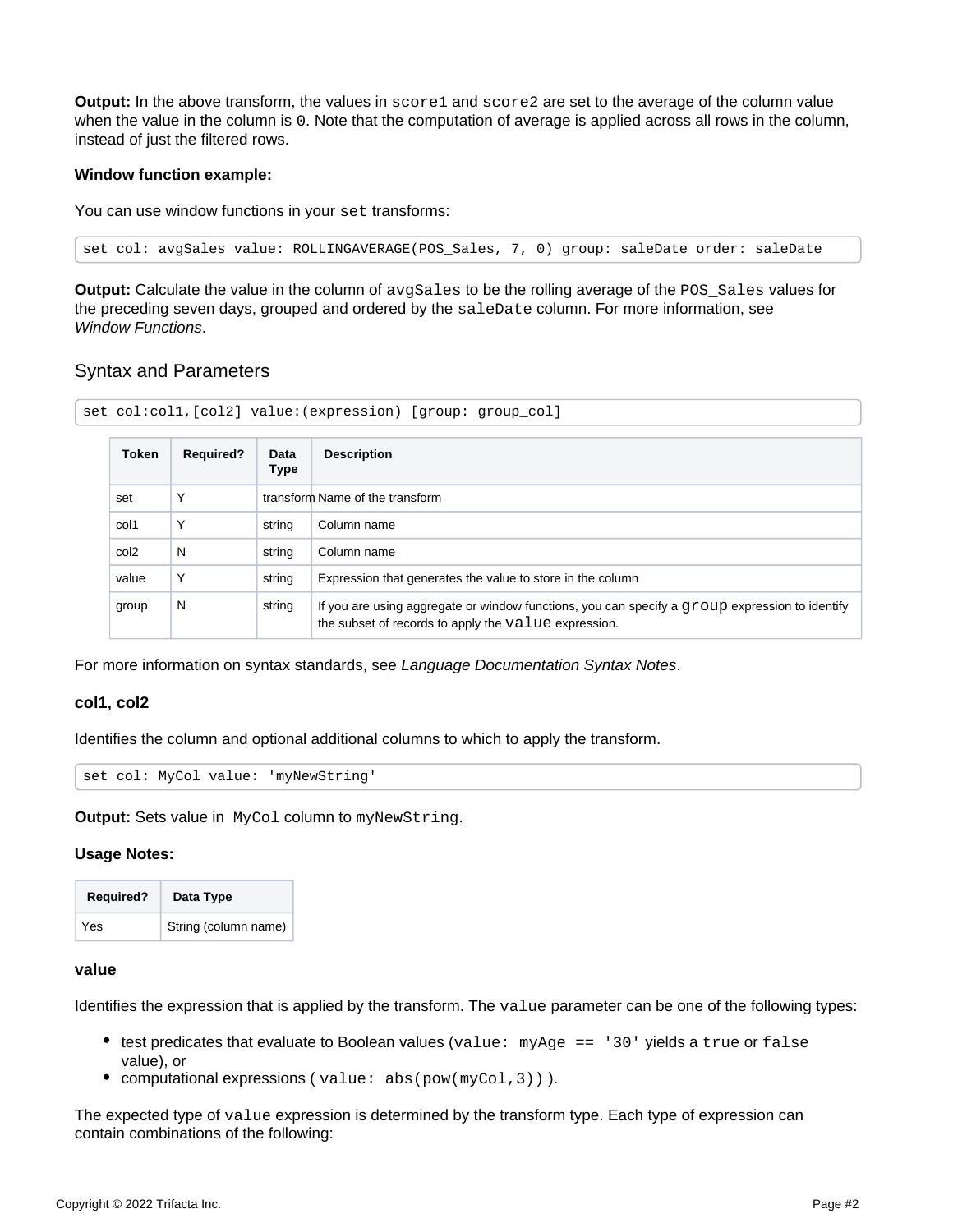- **literal values:** value: 'Hello, world'
- **column references:** value: amountOwed \* 10
- **functions:** value: left(myString, 4)
- **combinations:** value: abs(pow(myCol,3))

The types of any generated values are re-inferred by the platform.

#### **Usage Notes:**

| <b>Required?</b> | Data Type                                    |
|------------------|----------------------------------------------|
| Yes              | String (literal, column name, or expression) |

#### <span id="page-2-0"></span>**group**

Identifies the column by which the dataset is grouped for purposes of applying the transform.

**NOTE:** Transforms that use the group parameter can result in non-deterministic re-ordering in the data grid. However, you should apply the group parameter, particularly on larger datasets, or your job may run out of memory and fail. To enforce row ordering, you can use the sort transform. For more information, see [Sort Transform](https://docs.trifacta.com/display/AWS/Sort+Transform).

If the value parameter contains aggregate or window functions, you can apply the group parameter to specify subsets of records across which the value computation is applied.

You can specify one or more columns by which to group using comma-separated column references.

#### **Usage Notes:**

| <b>Required?</b> | Data Type            |
|------------------|----------------------|
| No               | String (column name) |

## <span id="page-2-1"></span>Examples

**Tip:** For additional examples, see [Common Tasks](https://docs.trifacta.com/display/AWS/Common+Tasks).

#### <span id="page-2-2"></span>**Example - Clean up marketing contact data with replace, set, and extract**

This example illustrates the different uses of the replacement transformations to replace or extract cell data.

#### **Source:**

The following dataset contains contact information that has been gathered by your marketing platform from actions taken by visitors on your website. You must clean up this data and prepare it for use in an analytics platform.

| Leadid              | LastName | FirstName | Title                                        | <b>Phone</b> | Request                          |
|---------------------|----------|-----------|----------------------------------------------|--------------|----------------------------------|
| LE160301001         | Jones    | Charles   | Chief Technical Officer   415-555-1212   reg |              |                                  |
| LE160301002   Lyons |          | Edward    |                                              |              | 415-012-3456 download whitepaper |
| LE160301003         | Martin   | Mary      | CEO                                          | 510-555-5555 | delete account                   |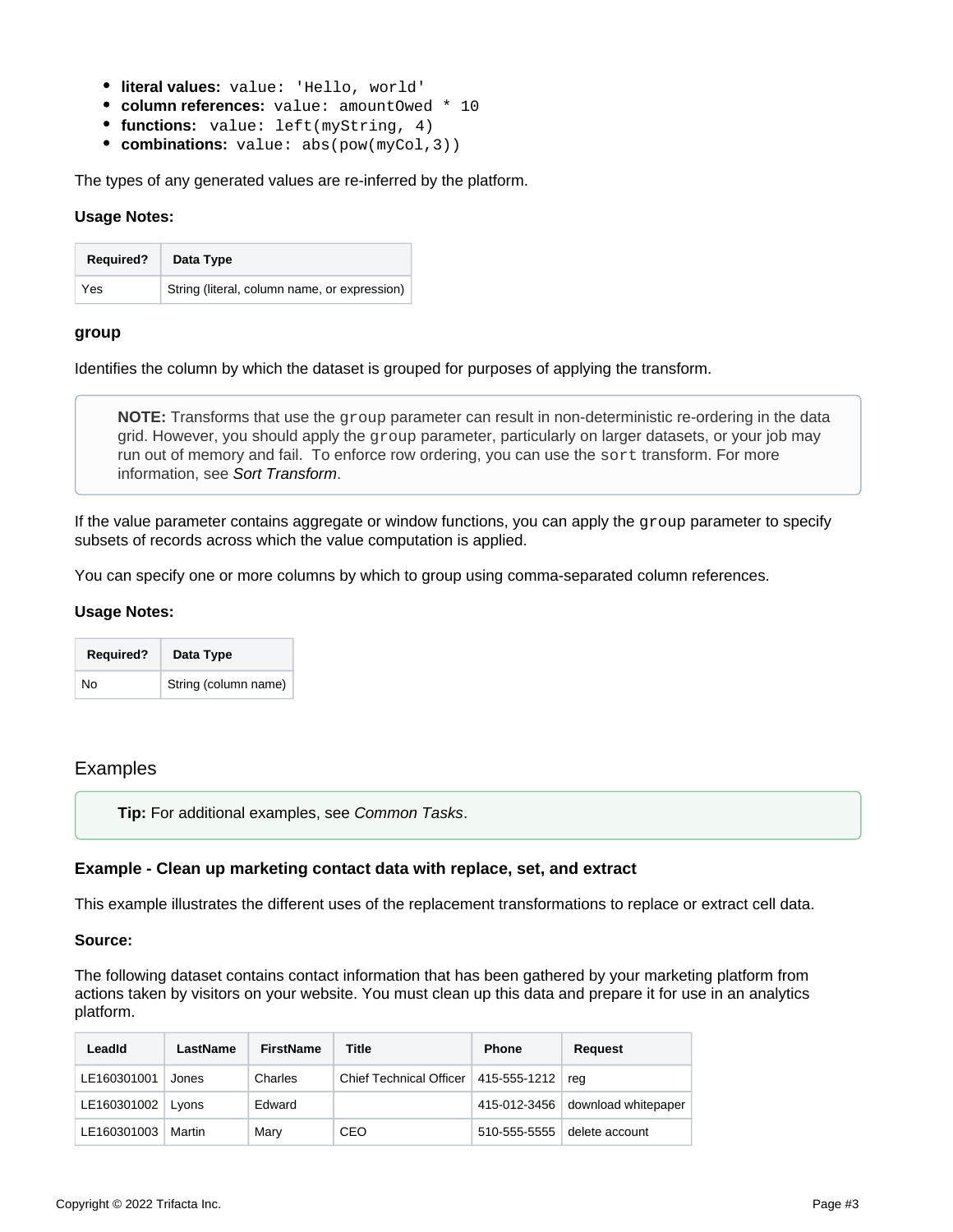| LE160301004   Smith |  | $\tau$ alia | Engineer | 510-123-4567 free trial |  |
|---------------------|--|-------------|----------|-------------------------|--|
|---------------------|--|-------------|----------|-------------------------|--|

#### **Transformation:**

**Title column:** For example, you first notice that some data is missing. Your analytics platform recognizes the string value, "#MISSING#" as an indicator of a missing value. So, you click the missing values bar in the Title column. Then, you select the Replace suggestion card. Note that the default replacement is a null value, so you click **Edit** and update it:

| <b>Transformation Name</b> | Edit column with formula                      |
|----------------------------|-----------------------------------------------|
| <b>Parameter: Columns</b>  | Title                                         |
| <b>Parameter: Formula</b>  | $if(ismission(q([Title]), 'HMISSING#',Title)$ |

**Request column:** In the Request column, you notice that the reg entry should be cleaned up. Add the following transformation, which replaces that value:

| <b>Transformation Name</b>     | Replace text or pattern     |
|--------------------------------|-----------------------------|
| <b>Parameter: Column</b>       | Request                     |
| <b>Parameter: Find</b>         | $\text{'}$ start } reg{end} |
| <b>Parameter: Replace with</b> | Registration                |

The above transformation uses a Pattern as the expression of the on: parameter. This expression indicates to match from the start of the cell value, the string literal  $\text{reg}$ , and then the end of the cell value, which matches on complete cell values of reg only.

This transformation works great on the sample, but what happens if the value is  $\text{Re}q$  with a capital R? That value might not be replaced. To improve the transformation, you can modify the transformation with the following Pattern in the on parameter, which captures differences in capitalization:

| <b>Transformation Name</b> | Replace text or pattern            |
|----------------------------|------------------------------------|
| Parameter: Column          | Request                            |
| Parameter: Find            | $\{\text{start}\}$ [R r]   eg{end} |
| Parameter: Replace with    | 'Registration'                     |

Add the above transformation to your recipe. Then, it occurs to you that all of the values in the Request column should be capitalized in title or proper case:

| <b>Transformation Name</b> | Edit column with formula |
|----------------------------|--------------------------|
| <b>Parameter: Columns</b>  | Request                  |
| Parameter: Formula         | proper(Request)          |

Now, all values are capitalized as titles.

**Phone column:** You might have noticed some issues with the values in the Phone column. In the United States, the prefix 555 is only used for gathering information; these are invalid phone numbers.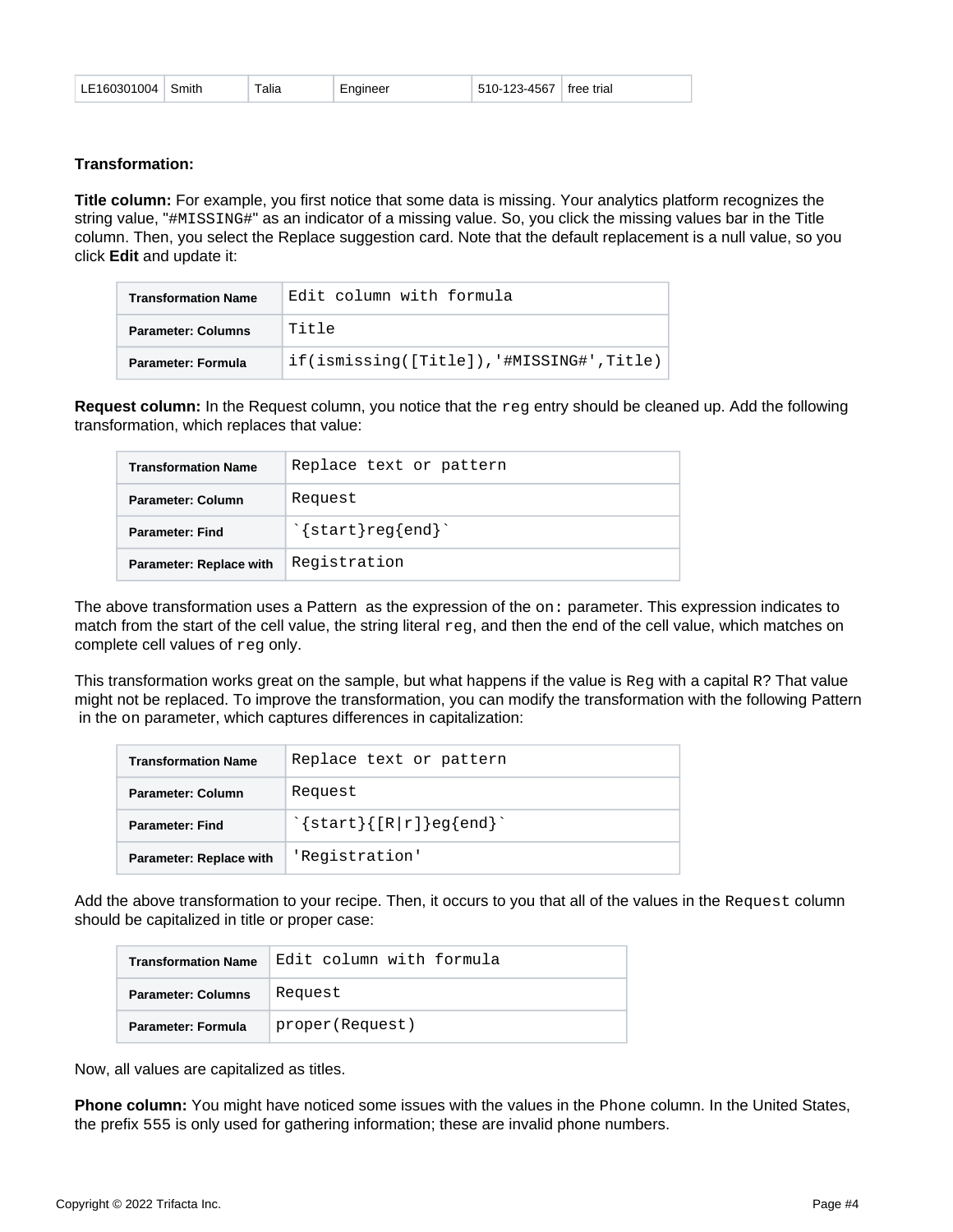In the data grid, you select the first instance of 555 in the column. However, it selects all instances of that pattern, including ones that you don't want to modify. In this case, continue your selection by selecting the similar instance of 555 in the other row. In the suggestion cards, you click the Replace Text or Pattern transformation.

Notice, however, that the default Replace Text or Pattern transformation has also highlighted the second 555 pattern in one instance, which could be a problem in other phone numbers not displayed in the sample. You must modify the selection pattern for this transformation. In the on: parameter below, the Pattern has been modified to match only the instances of 555 that appear in the second segment in the phone number format:

| <b>Transformation Name</b>          | Replace text or pattern                                              |
|-------------------------------------|----------------------------------------------------------------------|
| Parameter: Column                   | Phone                                                                |
| <b>Parameter: Find</b>              | $\text{'} \{ start \} \$ { 3 } -555- $\text{'} \{ end \}$ $\text{'}$ |
| Parameter: Replace with             | '#INVALID#'                                                          |
| Parameter: Match all<br>occurrences | true                                                                 |

Note the wildcard construct has been added ( $\ast\ast$ ). While it might be possible to add a pattern that matches on the last four characters exactly (%{4}), that matching pattern would not capture the possibility of a phone number having an extension at the end of it. The above expression does.

**NOTE:** The above transformation creates values that are mismatched with the Phone Number data type. In this example, however, these mismatches are understood to be for the benefit of the system consuming your Trifacta output.

**LeadId column:** You might have noticed that the lead identifier column (LeadId) contains some embedded information: a date value and an identifier for the instance within the day. The following steps can be used to break out this information. The first one creates a separate working column with this information, which allows us to preserve the original, unmodified column:

| <b>Transformation Name</b>    | New formula        |
|-------------------------------|--------------------|
| Parameter: Formula type       | Single row formula |
| <b>Parameter: Formula</b>     | LeadId             |
| Parameter: New column<br>name | 'LeadIdworking'    |

You can now work off of this column to create your new ones. First, you can use the following replace transformation to remove the leading two characters, which are not required for the new columns:

| <b>Transformation Name</b>     | Replace text or pattern |
|--------------------------------|-------------------------|
| Parameter: Column              | LeadIdworking           |
| <b>Parameter: Find</b>         | ' LE '                  |
| <b>Parameter: Replace with</b> | $\mathbf{I}$            |

Notice that the date information is now neatly contained in the first characters of the working column. Use the following to extract these values to a new column:

|--|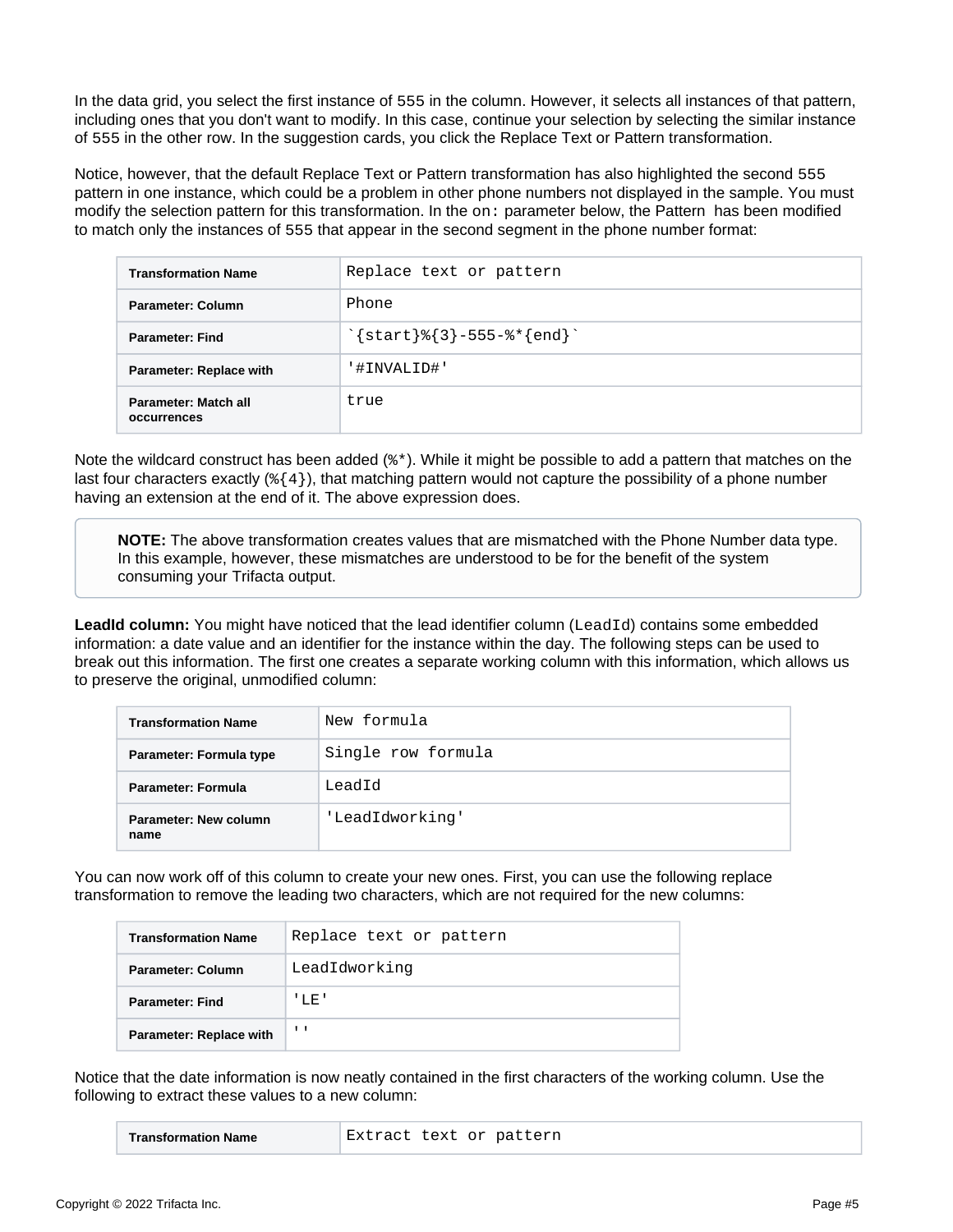| <b>Parameter: Column to extract</b><br>from | LeadIdworking              |
|---------------------------------------------|----------------------------|
| <b>Parameter: Option</b>                    | Custom text or pattern     |
| <b>Parameter: Text to extract</b>           | $\text{'}$ start } $\{6\}$ |

The new LeadIdworking2 column now contains only the date information. Cleaning up this column requires reformatting the data, retyping it as a Datetime type, and then applying the dateformat function to format it to your satisfaction. These steps are left as a separate exercise.

For now, let's just rename the column:

| <b>Transformation Name</b>    | Rename columns |
|-------------------------------|----------------|
| <b>Parameter: Option</b>      | Manual rename  |
| Parameter: Column             | LeadIdworking1 |
| Parameter: New column<br>name | 'LeadIdDate'   |

In the first working column, you can now remove the date information using the following:

| <b>Transformation Name</b>     | Replace text or pattern    |
|--------------------------------|----------------------------|
| Parameter: Column              | LeadIdworking              |
| <b>Parameter: Find</b>         | $\text{'}$ start } $\{6\}$ |
| <b>Parameter: Replace with</b> | $\mathbf{1}$               |

You can rename this column to indicate it is a daily identifier:

| <b>Transformation Name</b>    | Rename columns |
|-------------------------------|----------------|
| <b>Parameter: Option</b>      | Manual rename  |
| Parameter: Column             | LeadIdworking  |
| Parameter: New column<br>name | 'LeadIdDaily'  |

### **Results:**

| LeadId      | LeadIdDaily | LeadIdDate | LastName | <b>FirstName</b> | <b>Title</b>                      | <b>Phone</b>     | Request                |
|-------------|-------------|------------|----------|------------------|-----------------------------------|------------------|------------------------|
| LE160301001 | 001         | 160301     | Jones    | Charles          | <b>Chief Technical</b><br>Officer | #INVALID#        | Registration           |
| LE160301002 | 002         | 160301     | Lyons    | Edward           | #MISSING#                         | 415-012-<br>3456 | Download<br>Whitepaper |
| LE160301003 | 003         | 160301     | Martin   | Mary             | CEO                               | #INVALID#        | Delete Account         |
| LE160301004 | 004         | 160301     | Smith    | Talia            | Engineer                          | 510-123-<br>4567 | Free Trial             |

## <span id="page-5-0"></span>**Example - Using \$col placeholder**

This example illustrates how to use the conditional calculation functions.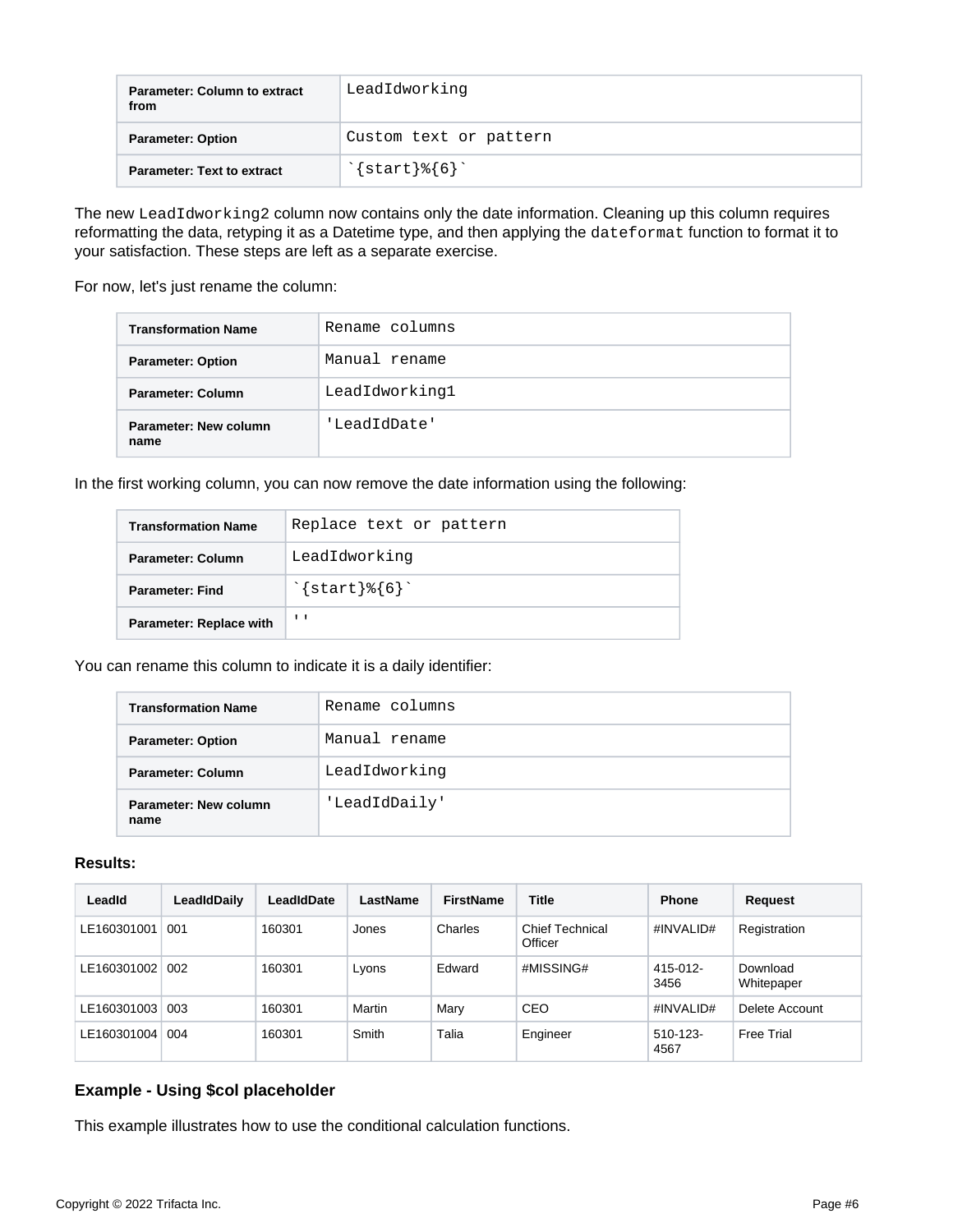## **Functions**:

| Item                         | <b>Description</b>                                                                                                                |
|------------------------------|-----------------------------------------------------------------------------------------------------------------------------------|
| AVERAGEIF<br><b>Function</b> | Generates the average value of rows in each group that meet a specific condition. Generated value is of Decimal<br>type.          |
| <b>MINIF</b> Function        | Generates the minimum value of rows in each group that meet a specific condition. Inputs can be Integer, Decimal, or<br>Datetime. |
| <b>MAXIF</b> Function        | Generates the maximum value of rows in each group that meet a specific condition. Inputs can be Integer, Decimal,<br>or Datetime. |
| <b>VARIF</b> Function        | Generates the variance of values by group in a column that meet a specific condition.                                             |
| <b>STDEVIF Function</b>      | Generates the standard deviation of values by group in a column that meet a specific condition.                                   |

## **Source:**

#### Here is some example weather data:

| date    | city               | rain | temp   | wind |
|---------|--------------------|------|--------|------|
| 1/23/17 | Valleyville        | 0.00 | 12.8   | 6.7  |
| 1/23/17 | Center Town        | 0.31 | 9.4    | 5.3  |
| 1/23/17 | Magic Mountain     | 0.00 | 0.0    | 7.3  |
| 1/24/17 | Valleyville        | 0.25 | 17.2   | 3.3  |
| 1/24/17 | <b>Center Town</b> | 0.54 | 1.1    | 7.6  |
| 1/24/17 | Magic Mountain     | 0.32 | 5.0    | 8.8  |
| 1/25/17 | Valleyville        | 0.02 | 3.3    | 6.8  |
| 1/25/17 | <b>Center Town</b> | 0.83 | 3.3    | 5.1  |
| 1/25/17 | Magic Mountain     | 0.59 | $-1.7$ | 6.4  |
| 1/26/17 | Valleyville        | 1.08 | 15.0   | 4.2  |
| 1/26/17 | <b>Center Town</b> | 0.96 | 6.1    | 7.6  |
| 1/26/17 | Magic Mountain     | 0.77 | $-3.9$ | 3.0  |
| 1/27/17 | Valleyville        | 1.00 | 7.2    | 2.8  |
| 1/27/17 | <b>Center Town</b> | 1.32 | 20.0   | 0.2  |
| 1/27/17 | Magic Mountain     | 0.77 | 5.6    | 5.2  |
| 1/28/17 | Valleyville        | 0.12 | $-6.1$ | 5.1  |
| 1/28/17 | <b>Center Town</b> | 0.14 | 5.0    | 4.9  |
| 1/28/17 | Magic Mountain     | 1.50 | 1.1    | 0.4  |
| 1/29/17 | Valleyville        | 0.36 | 13.3   | 7.3  |
| 1/29/17 | <b>Center Town</b> | 0.75 | 6.1    | 9.0  |
| 1/29/17 | Magic Mountain     | 0.60 | 3.3    | 6.0  |

## **Transformation:**

The following computes average temperature for rainy days by city:

| <b>Transformation Name</b> |
|----------------------------|
|----------------------------|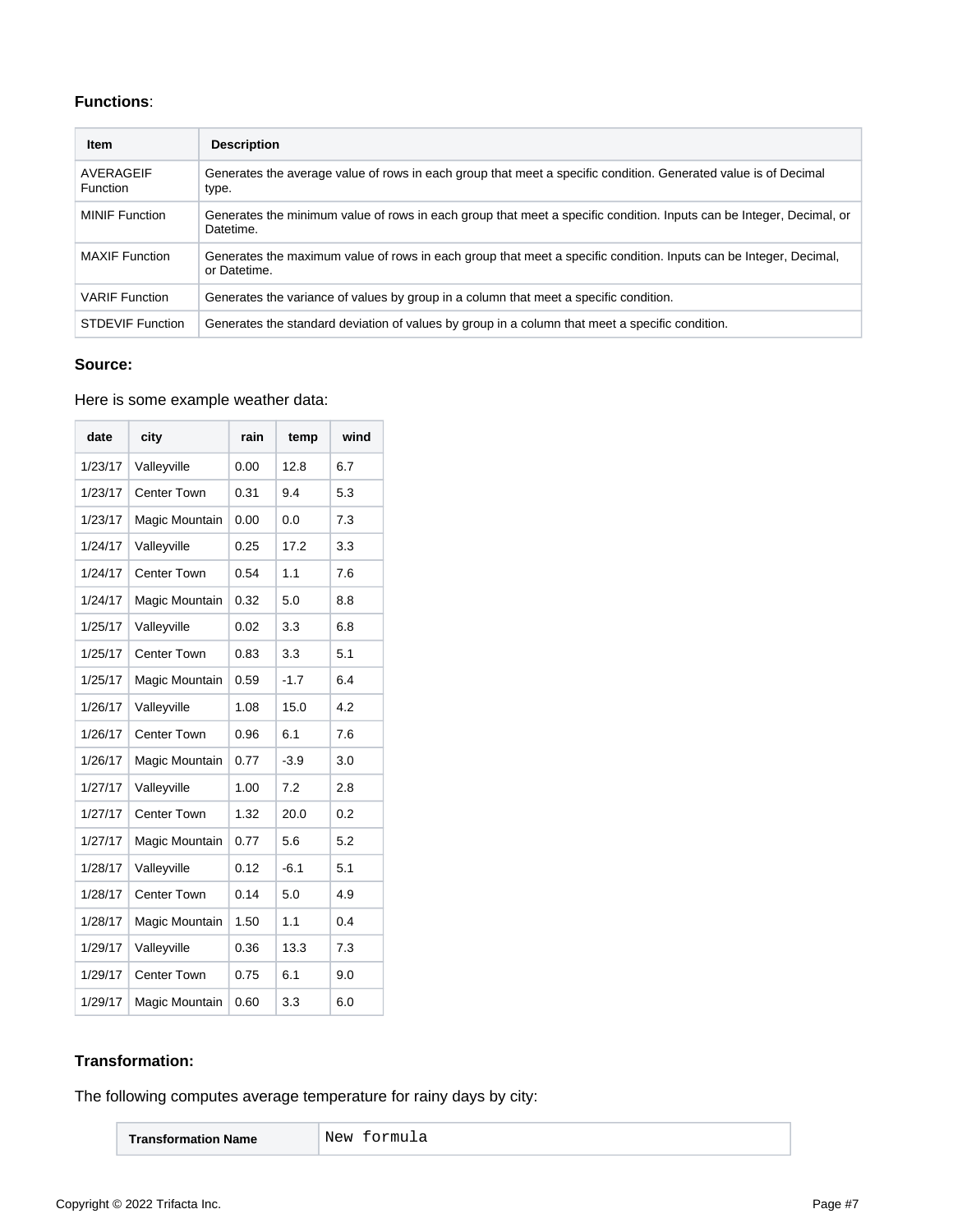| Parameter: Formula type       | Single row formula        |
|-------------------------------|---------------------------|
| Parameter: Formula            | AVERAGEIF(temp, rain > 0) |
| Parameter: Group rows by      | city                      |
| Parameter: New column<br>name | 'avqTempWRain'            |

The following computes maximum wind for sub-zero days by city:

| <b>Transformation Name</b>    | New formula           |
|-------------------------------|-----------------------|
| Parameter: Formula type       | Single row formula    |
| Parameter: Formula            | MAXIF(wind, temp < 0) |
| Parameter: Group rows by      | city                  |
| Parameter: New column<br>name | 'maxWindSubZero'      |

This step calculates the minimum temp when the wind is less than 5 mph by city:

| <b>Transformation Name</b>    | New formula         |  |  |  |
|-------------------------------|---------------------|--|--|--|
| Parameter: Formula type       | Single row formula  |  |  |  |
| Parameter: Formula            | MINIF(temp, wind<5) |  |  |  |
| Parameter: Group rows by      | city                |  |  |  |
| Parameter: New column<br>name | 'minTempWind5'      |  |  |  |

This step computes the variance in temperature for rainy days by city:

| <b>Transformation Name</b>    | New formula           |  |  |  |
|-------------------------------|-----------------------|--|--|--|
| Parameter: Formula type       | Single row formula    |  |  |  |
| Parameter: Formula            | VARIF(temp, rain > 0) |  |  |  |
| Parameter: Group rows by      | city                  |  |  |  |
| Parameter: New column<br>name | 'varTempWRain'        |  |  |  |

The following computes the standard deviation in rainfall for Center Town:

| <b>Transformation Name</b>    | New formula                          |  |  |  |
|-------------------------------|--------------------------------------|--|--|--|
| Parameter: Formula type       | Single row formula                   |  |  |  |
| <b>Parameter: Formula</b>     | $STDEVIF(rain, city=='Center Town')$ |  |  |  |
| Parameter: Group rows by      | city                                 |  |  |  |
| Parameter: New column<br>name | 'stDevRainCT'                        |  |  |  |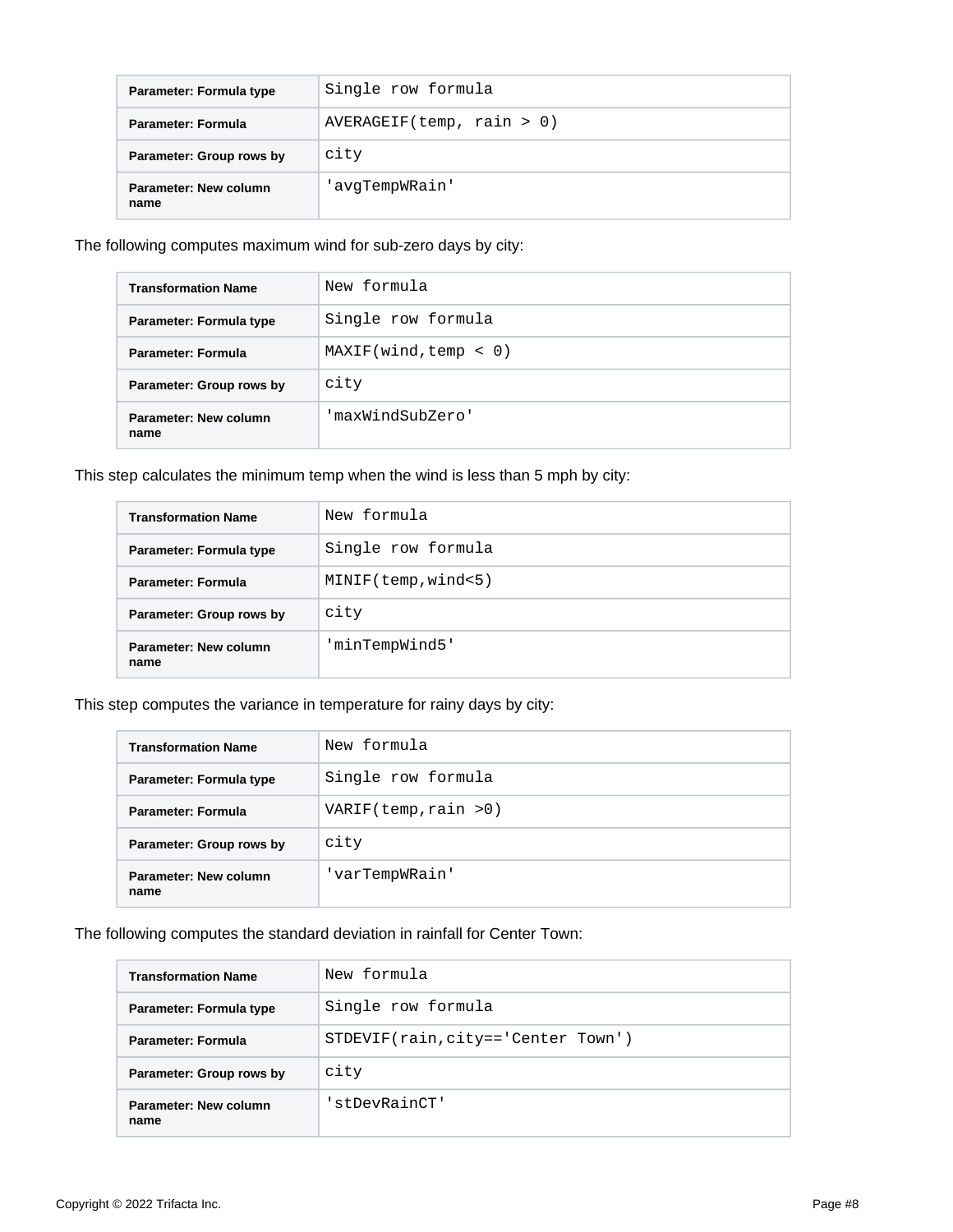You can use the following transforms to format the generated output. Note the \$col placeholder value for the multi-column transforms:

| <b>Transformation Name</b> | Edit column with formula            |  |  |  |  |
|----------------------------|-------------------------------------|--|--|--|--|
| <b>Parameter: Columns</b>  | stDevRainCenterTown, maxWindSubZero |  |  |  |  |
| <b>Parameter: Formula</b>  | $numformat({$col,'##.*#')}$         |  |  |  |  |

Since the following rely on data that has only one significant digit, you should format them differently:

| <b>Transformation Name</b> | Edit column with formula                 |
|----------------------------|------------------------------------------|
| <b>Parameter: Columns</b>  | varTempWRain, avqTempWRain, minTempWind5 |
| <b>Parameter: Formula</b>  | numformat(Scol, '##, '')                 |

## **Results:**

| date          | city                  | rain | temp    | wind | avgTempWRain | maxWindSubZero | minTempWind5 | varTempWRain | stDevRain |
|---------------|-----------------------|------|---------|------|--------------|----------------|--------------|--------------|-----------|
| 1/23<br>/17   | Valley<br>ville       | 0.00 | 12.8    | 6.7  | 8.3          | 5.1            | $7.2\,$      | 63.8         | 0.37      |
| 1/23<br>/17   | Cente<br>r<br>Town    | 0.31 | 9.4     | 5.3  | $7.3$        |                | 5            | 32.6         | 0.37      |
| 1/23<br>/17   | Magic<br>Mount<br>ain | 0.00 | $0.0\,$ | 7.3  | 1.6          | 6.43           | $-3.9$       | 12           | 0.37      |
| 1/24<br>/17   | Valley<br>ville       | 0.25 | 17.2    | 3.3  | 8.3          | 5.1            | $7.2\,$      | 63.8         | 0.37      |
| 1/24<br>/17   | Cente<br>r<br>Town    | 0.54 | 1.1     | 7.6  | $7.3$        |                | 5            | 32.6         | 0.37      |
| 1/24<br>/17   | Magic<br>Mount<br>ain | 0.32 | 5.0     | 8.8  | 1.6          | 6.43           | $-3.9$       | 12           | 0.37      |
| 1/25<br>/17   | Valley<br>ville       | 0.02 | 3.3     | 6.8  | 8.3          | 5.1            | $7.2\,$      | 63.8         | 0.37      |
| 1/25<br>/17   | Cente<br>r<br>Town    | 0.83 | 3.3     | 5.1  | $7.3$        |                | 5            | 32.6         | 0.37      |
| 1/25<br>/17   | Magic<br>Mount<br>ain | 0.59 | $-1.7$  | 6.4  | 1.6          | 6.43           | $-3.9$       | 12           | 0.37      |
| 1/26<br>/17   | Valley<br>ville       | 1.08 | 15.0    | 4.2  | 8.3          | 5.1            | $7.2\,$      | 63.8         | 0.37      |
| $1/26$<br>/17 | Cente<br>r<br>Town    | 0.96 | 6.1     | 7.6  | $7.3$        |                | 5            | 32.6         | 0.37      |
| 1/26<br>/17   | Magic<br>Mount<br>ain | 0.77 | $-3.9$  | 3.0  | 1.6          | 6.43           | $-3.9$       | 12           | 0.37      |
| 1/27<br>/17   | Valley<br>ville       | 1.00 | $7.2\,$ | 2.8  | 8.3          | 5.1            | $7.2\,$      | 63.8         | 0.37      |